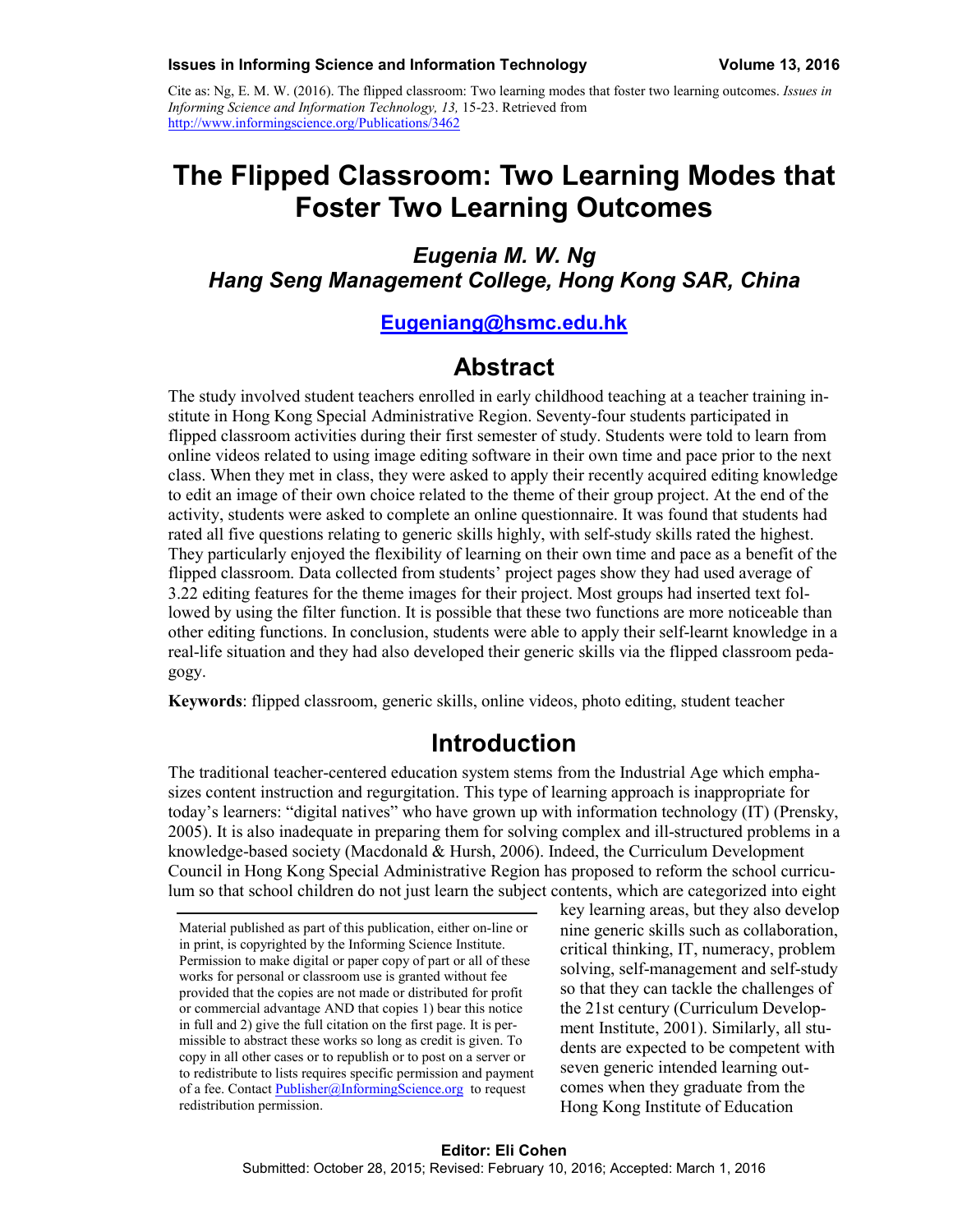(HKIEd) where the author worked (Hong Kong Institute of Education, 2014). It has been found that students were able to develop some of their generic skills by engaging in online discussion (Ng, 2009).

The flipped classroom is a new pedagogical method consisting of online video lectures that learners watch in their own time and space so that they are responsible for their own learning prior to attending classes (O'Flaherty & Phillips, 2015). In the classroom they participate in group activities, while the teacher provides support – particularly to those students with additional educational needs (Baepler, Wlaker, & Driesson, 2014). This learning strategy is completely opposite to the traditional teaching approach, in which learners are expected to listen to teachers during class hours and complete activities outside of class. There are different names for the flipped classroom including "reverse instruction," "inverted classroom," and "24/7 classroom" (Bergmann & Sams, 2012) but it is a subset of "blended learning" (Staker & Horn, 2012). The flipped classroom employs a student-centered learning approach based on constructivism and zone of proximal development (ZPD) advocated by Vygotsky (1978). Constructivism emphasizes the need to understand learners' prior knowledge when educators are delivering new knowledge. However, the development of learners' full potential within the ZPD relies on social interaction such as peer interaction, scaffolding, and modelling (Vygotsky, 1978). The flipped classroom provides multiple avenues for fostering interactions between learners and digital materials and among learners in classes so that each learner's potential can be developed in full.

Baepler, Wlaker, and Driesson (2014) found that one class of university students participating in the flipped classroom approach performed better when compared with another class using the traditional learning approach, while another class performed similarly to the results of the traditional learning approach. On the other hand, Kong (2015) found that junior secondary school children developed greater critical thinking skills when using the flipped classroom strategy. Surveys of 17 studies related to flipped classroom practices found that there were mixed feelings about watching online videos instead of attending lectures and yet the participants were very positive about their in-class group activities (Bishop & Verleger, 2013). Moreover, learners were much better prepared in class when they were given optional video lectures than when they were given a textbook to read). Given the inconsistent findings regarding the advantages of flipped classroom pedagogy and the importance of developing generic skills for students, this study aims to investigate whether the flipped classroom can foster students' generic skills, relating in particular to information technology, self-management, and self-study, in addition to acquiring the content knowledge. The following section discusses the research setting and findings. Finally, conclusions are drawn and future research directions are proposed.

# **The Study**

## *Participants*

The current study was conducted during the first semester of 2015 at the HKIEd, the only teacher education institute in Hong Kong even though some universities have education faculties. It involved student teachers (hereafter, students) enrolled in the Higher Diploma in Early Childhood Education during the first semester of their studies. Almost all the participants were female students who expected to teach in kindergartens (K1-K3). All the participants had recently completed their secondary school education. Two classes participated in the study: one class had 38 students, while the other had 36 students.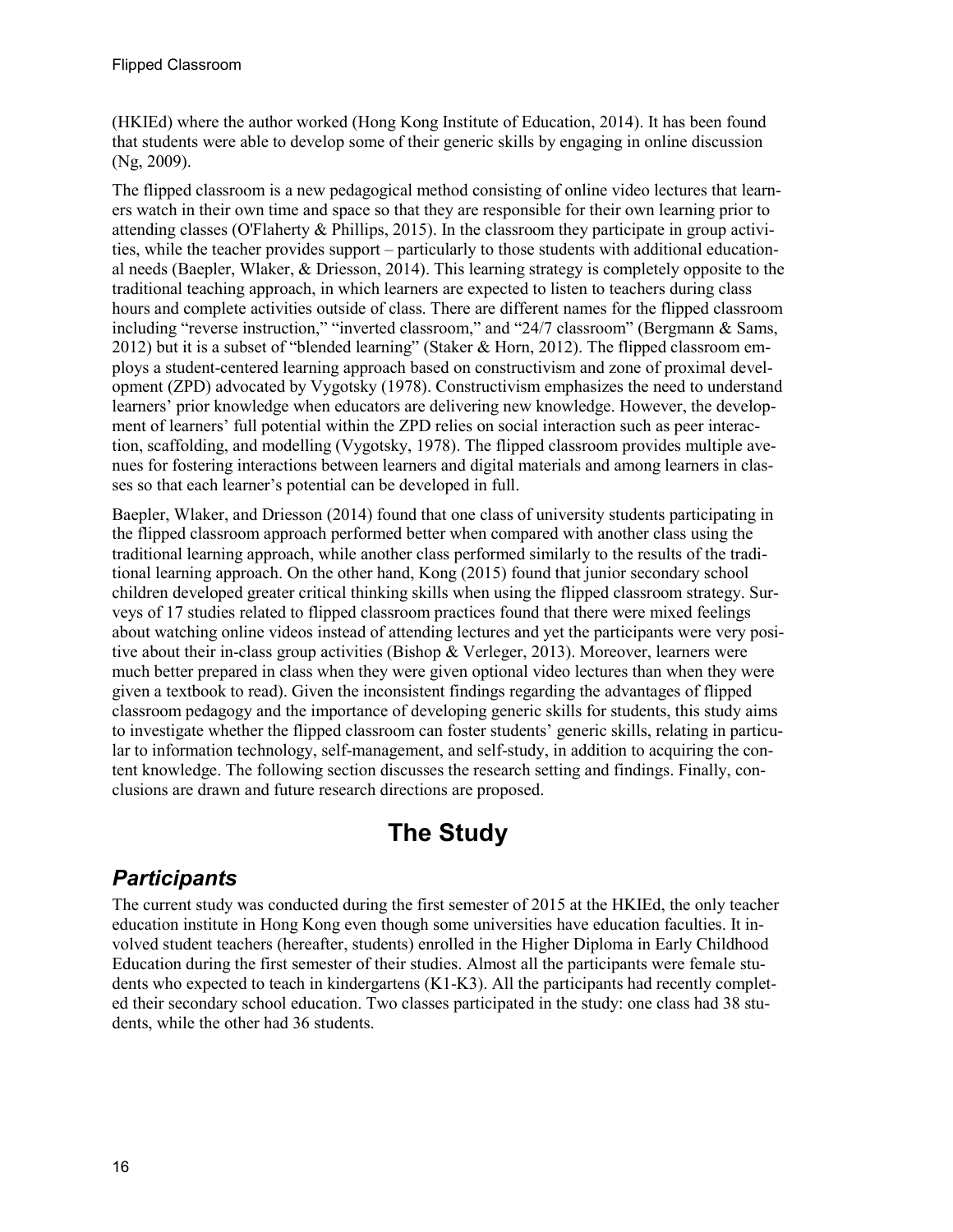### *The Course*

The participants were taking an "Information Technology in Education" course taught by the author during the study period. This was a 3-credit course, which meant that the students attended weekly for 13 weeks; each session lasted 3 hours and normally consisted of lecture and hands-on practical sessions. The lessons were conducted in Cantonese. The participants were expected to learn some basic concepts about IT and its use in early childhood education and also developed some practical software skills using some popular free software. Students learnt the editing functions of Google wiki sites for the first two weeks of the course in order to be able to use it as a platform for their group project that aimed at consolidating students' content, pedagogy, and technology knowledge (Hughes, 2005; Koehler, Mishra, & Yahya, 2007). Google wiki was chosen because all the students were provided with Gmail accounts by HKIEd. The group project counted for 50% of the total assessment, which was to design wiki pages for teaching any topic related to early childhood education in groups.

### *Flipped Classroom*

At the end of lesson three, students were introduced to the flipped classroom pedagogy. They were required to learn about a web-based photo editing software called Pixlr in their own time prior to attending classes. There were a total of 19 video clips which were created by a research assistant supervised by the author. The short videos show various editing functions of Pixlr as shown in Figure 1. Students could view any video based on their own needs, and they were reminded that it was not necessary to watch them all. When the students attended classes the following week, they were asked to apply the learned techniques to editing at least one image related to their wiki project in a group.

| <b>Screen shot</b>     | <b>Translation</b>                            |
|------------------------|-----------------------------------------------|
| 祁容                     | Contents                                      |
|                        | Open Pixlr                                    |
| <u>1開啟Pixlr</u>        | 2.<br>Sign Up                                 |
| 2.註冊                   | 3. Login                                      |
| <u>3登入</u>             | Select language<br>4.                         |
| 4 語言設置                 | Select images<br>5.                           |
| 5打開圖片                  | Select tools, copy and paste<br>6.            |
| 6 選框干具、拷目、粘貼           | 7. Wand tool, clear                           |
| 7麿棒T具、清除<br>8套索T具、诱明背景 | Marquee tool, transparent background<br>8.    |
| 9 保存PNG                | Save images in PNG format<br>9.               |
| 10 圌片合併、變換和變形          | 10. Merge images, change images, and shapes   |
| 11 複製鬧層、鬧層位置           | 11. Create layers, move layers                |
| 12 更換背畧                |                                               |
| 13 歷史記錄                | 12. Change background                         |
| 14 保存JPG               | 13. Editing history                           |
|                        | 14. Save images in JPG format                 |
| 16 濾鏡                  | 15. Formats of images                         |
| 17 調節像素                | 16. Using filter                              |
| <u>18 亮度、對比度</u>       | 17. Adjust pixels                             |
| 19 色相、色彩平衡、飽和度         | 18. Adjust brightness, contrast               |
|                        | 19. Adjust hue, color balance, and saturation |

#### **Figure 1: Online video clips**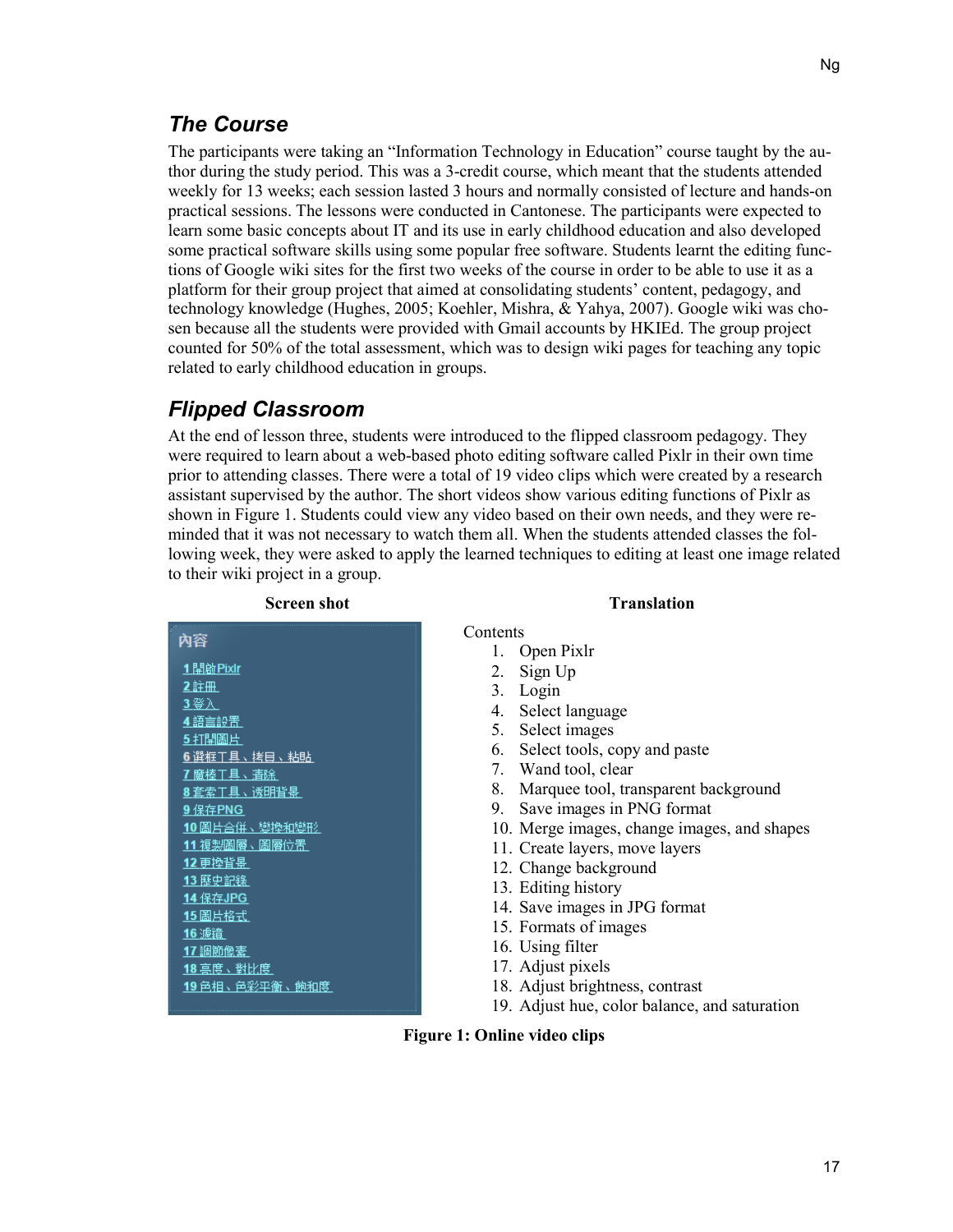### *Data Collection*

At the end of the flipped classroom activities, students were asked to participate in an online questionnaire. The questionnaire was written in English and Chinese. The questionnaire captured responses by using a 5-point Likert-type scale ranging from 1 (strongly disagree) to 5 (strongly agree) regarding whether their generic skills and content knowledge had been developed by participating in the flipped classroom pedagogy. Completion of the questionnaire was voluntary and they were given one week to do this.

## **Findings and Discussion**

A total of 55 questionnaires were returned, representing a return rate of 73.3%. Table 1 shows that students highly regarded the flipped classroom activities. The mean scores for the five questions asked were very high (all greater than 2.5) and it ranged from 3.85 to 4.04. The standard deviations for all 5 questions were very similar, ranging from 0.62 to 0.68. It was very encouraging to know that they rated "I have developed self-study skills via flipped classroom activities" the highest, followed by "I have developed self-management skills." These are vital skills for studying and working in the  $21<sup>st</sup>$  century (Curriculum Development Institute, 2001; Hong Kong Institute of Education, 2014).

| <b>Question</b>                                                                                                                                            | Mean | S.D. |
|------------------------------------------------------------------------------------------------------------------------------------------------------------|------|------|
| Q3. I have developed self-study skills via flipped classroom<br>activities.                                                                                | 4.04 | 0.67 |
| Q2. I have developed self-management skills via flipped<br>classroom activities.                                                                           | 3.98 | 0.62 |
| Q5. I should be able to transfer the generic skills that I have<br>developed during the flipped classroom experience to<br>other courses and/or workplaces | 3.95 | 0.68 |
| Q4. I have developed IT skills via flipped classroom activi-<br>ties                                                                                       | 3.89 | 0.66 |
| Q1. I have fully understood the contents of the topic via<br>flipped classroom activities.                                                                 | 3.85 | 0.65 |

|  | Table 1: Means and Standard Deviation of Generic Skills Developed |  |  |  |
|--|-------------------------------------------------------------------|--|--|--|
|--|-------------------------------------------------------------------|--|--|--|

Students could watch the videos multiple times and had watched the online videos 872 times in total. On average, each student watched 11.64 videos during the two weeks of flipped classroom activities. Since students could watch the online videos more than once, the total number of views for some videos was more than the number of participants (75 students), as shown in Table 2. These were: "formats of images", "wand tool, clear" and "adjust hue, color balance, and saturation." Conversely, the number of views was relatively low for simple operations such as "login," "select language," "editing history," and "save images in JPG format." However, it is interesting to note that an advanced editing feature "create layers, move layers" was viewed only 28 times whereas the "merge images, change images, and shapes" video was viewed 65 times. It was expected that some students might need to create layers to merge images but it is possible that they had learnt about layers previously or they did not know that using layers would be more convenient when merging and changing images.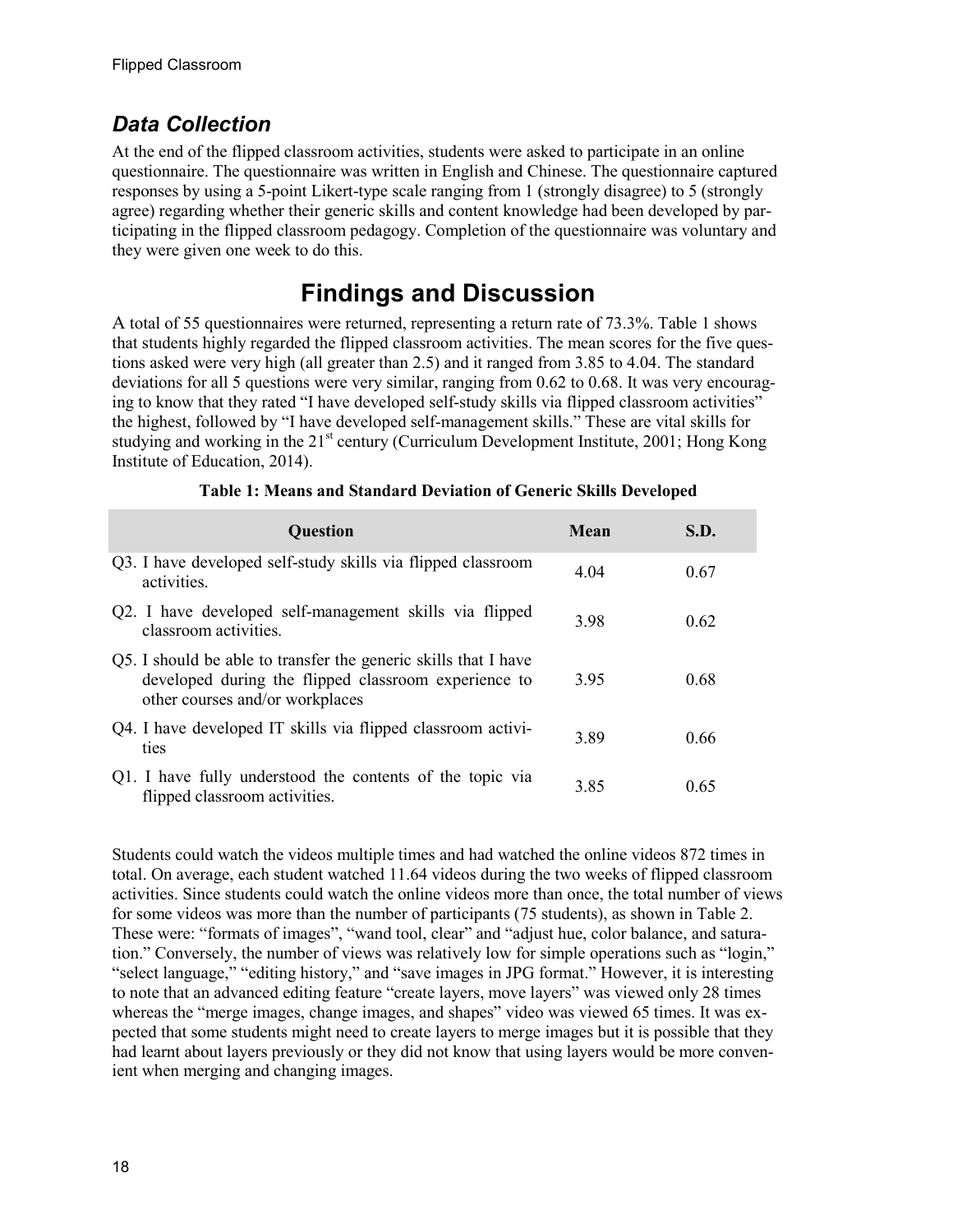Ng

| <b>Video</b>                                  | <b>Number of Views</b> |
|-----------------------------------------------|------------------------|
| 15. Formats of images                         | 86                     |
| 7. Wand tool, clear                           | 78                     |
| 19. Adjust hue, color balance, and saturation | 76                     |
| 8. Marquee tool, transparent background       | 67                     |
| 10. Merge images, change images, and shapes   | 65                     |
| 18. Adjust brightness, contrast               | 62                     |
| 9. Save images in PNG format                  | 50                     |
| 1. Open Pixlr                                 | 49                     |
| 6. Select tools, copy and paste               | 45                     |
| 17. Adjust pixels                             | 45                     |
| 2. Sign up                                    | 35                     |
| 12. Change background                         | 30                     |
| 5. Select images                              | 28                     |
| 11. Create layers, move layers                | 28                     |
| 16. Using filter                              | 28                     |
| Login<br>3.                                   | 27                     |
| Select language<br>4.                         | 27                     |
| 13. Editing history                           | 23                     |
| 14. Save images in JPG format                 | 23                     |
|                                               |                        |

#### **Table 2: Number of Videos Watched**

In addition to the five questions mentioned above, students were also asked to select multiple answers regarding their feelings about the flipped classroom experience. It was found that the answers could be grouped into three categories: strong feelings, moderate feelings, and least strong feelings. Most students felt more strongly about the domains "learn in my own time" and "learn at my own pace" than other items; this concurs with the earlier findings of developing self-study skills via the flipped classroom activities (DeGrazia, Falconer, Nicodemus, & Medlin, 2012; O'Flaherty & Phillips, 2015). It was most encouraging to know that very few students had negative feelings such as "feel helpless," "less motivated to learn," and "difficult to learn" when participating in flipped classroom activities. These three items were intended to counter-check students' responses.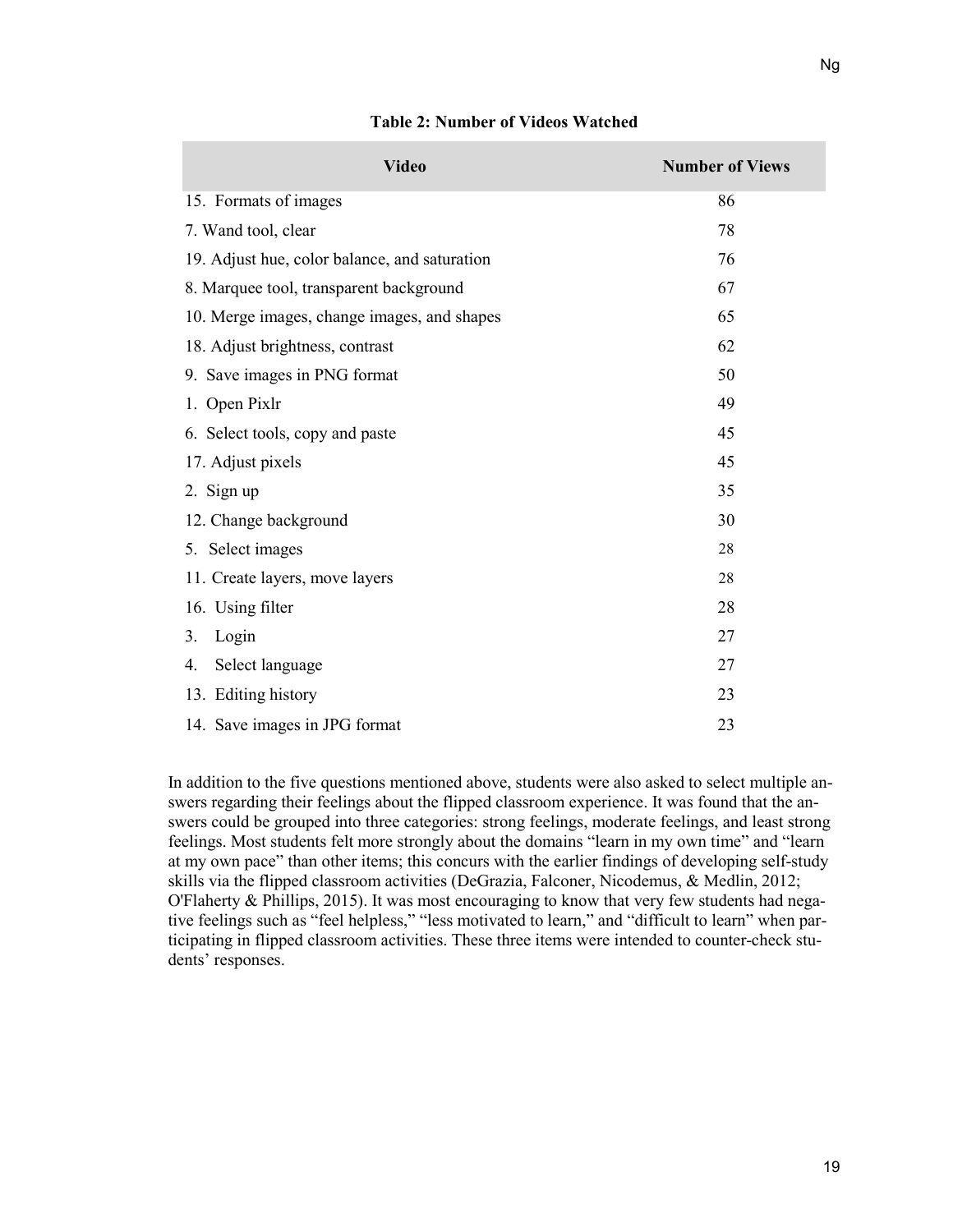| Please choose how you feel about the flipped classroom experience.<br>(multiple answers) | Percentage |
|------------------------------------------------------------------------------------------|------------|
| F. Learn on my own time                                                                  | 64.80      |
| E. Learn at my own pace                                                                  | 57.40      |
| B. Cater for individual differences                                                      | 38.90      |
| A. Chances for collaboration                                                             | 37.00      |
| G. Learning is more interesting                                                          | 31.50      |
| C. Difficult to learn                                                                    | 5.60       |
| H. Less motivated to learn                                                               | 5.60       |
| D. Feel helpless                                                                         | 3.70       |

#### **Table 3: Feelings about the flipped classroom**

Students' wiki group project pages were examined after the flipped classroom activities. It was found that each group had used an average of 3.22 editing functions and the standard deviation was 1.64. However, some groups had stated which techniques to use when merging photos, while some groups did not do so. Therefore, the three groups that merged photos together were regarded as having used the "merge" function without counting other functions that they might have used. Each group of students on average used 2.76 functions and it ranged from using one to six editing functions. Table 4 shows five groups used only one editing function, while one group used six editing functions and two groups used five editing functions.

| Group<br>No.   | # of Func-<br>tion Used | <b>Function</b>                                                                       |
|----------------|-------------------------|---------------------------------------------------------------------------------------|
| 1              | 4                       | hue, saturation, color balance, text                                                  |
| $\overline{2}$ | 1                       | text                                                                                  |
| 3              | 1                       | text                                                                                  |
| $\overline{4}$ | 1                       | color balance                                                                         |
| 5              | 5                       | hue, filter (emboss), saturation, brightness, text                                    |
| 6              | 1                       | text                                                                                  |
| $\overline{7}$ | 3                       | adjust hue, filter (water swirl), filter (pointinize)                                 |
| 8              | $\overline{2}$          | merging images, text                                                                  |
| 9              | 6                       | text, filter (emboss), contrast, saturation, color balance,<br>brightness             |
| 10             | 2                       | merge images, filter (engrave)                                                        |
| 11             | 3                       | get rid of background, text, filter (vignette)                                        |
| 12             | 1                       | merging images                                                                        |
| 13             | 5                       | filter (scanliness), text, filter (kaleidoscope), color bal-<br>ance, filter (emboss) |
| 14             | 2                       | hue, saturation                                                                       |
| 15             | 3                       | text, filter (halftone), filter (kaleidoscope)                                        |
| 16             | 4                       | brightness, contrast, marquee tool, merge images                                      |
| 17             | 3                       | filter (tilt shift), hue, filter (kaleidoscope)                                       |

#### **Table 4: Editing functions used for each group**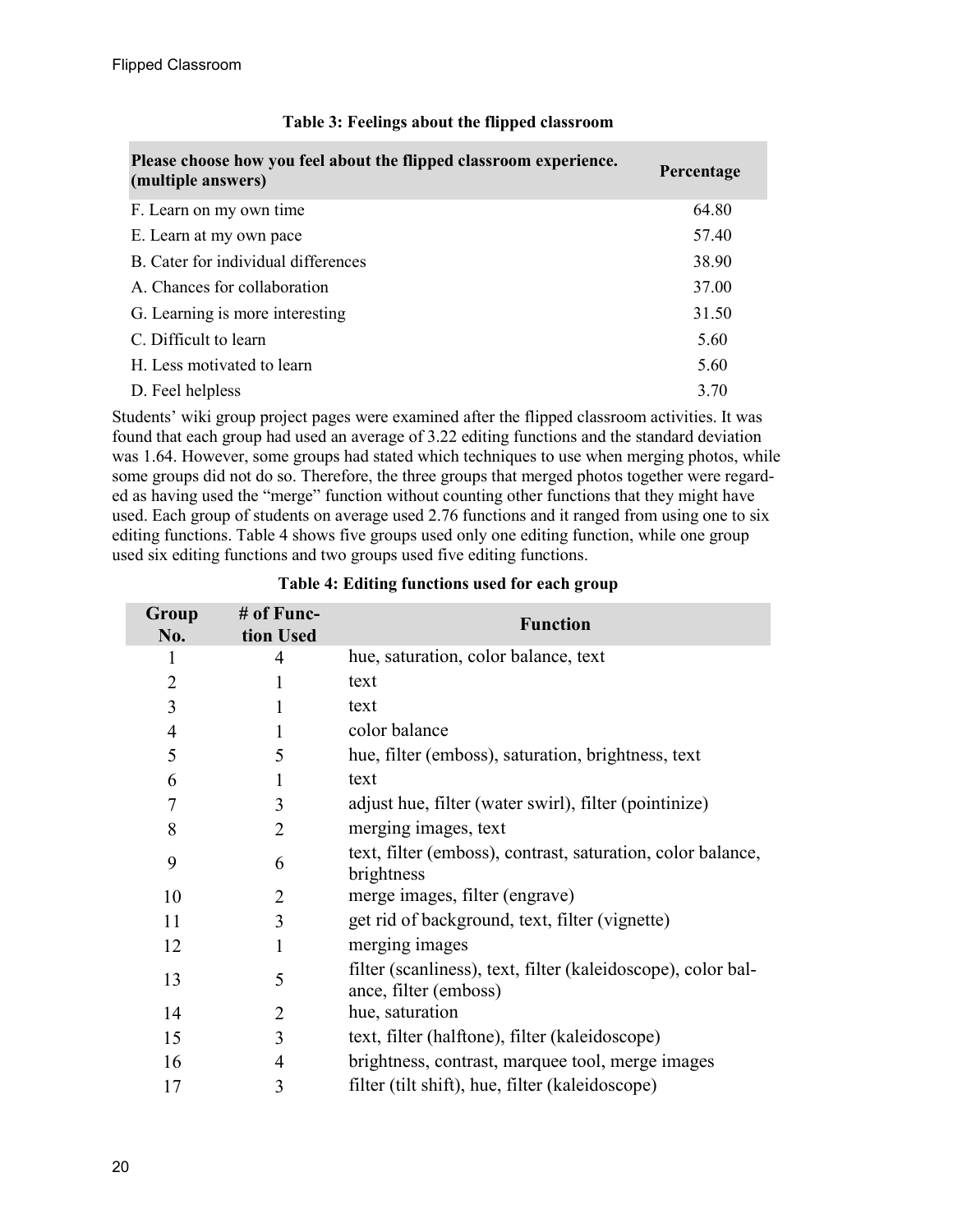Table 5 shows that a total of 47 functions had been used. Most groups inserted text into the images, followed by the number of groups using the filter function. Since there are many filter functions, they are grouped into filter function only. It is possible that these two editing functions have the most noticeable effect.

| <b>Function</b>       | No.            |  |
|-----------------------|----------------|--|
| Text                  | 10             |  |
| Filter                | 12             |  |
| Hue                   | 5              |  |
| Saturation            | 4              |  |
| Color balance         | 4              |  |
| <b>Brightness</b>     | 3              |  |
| Merge images          | 4              |  |
| Contrast              | $\overline{2}$ |  |
| Get rid of background | 1              |  |
| Marquee tool          | 1              |  |
| <b>Total</b>          | 47             |  |

|  | Table 5: Summary of editing functions used |  |  |
|--|--------------------------------------------|--|--|
|  |                                            |  |  |

However, a number of steps are usually required prior to merging a photo, such as getting rid of the background and re-sizing different images. Figure 2 shows an example of merged photos. Students stated that they had used the "brightness," "contrast," "wand tool," and "merging images" techniques when merging the photos, but all of these techniques were grouped together into the single domain "merging images". On the other hand, Figure 3 shows another example of merged photos. Students stated that they had added "text" when merging the photos.

**Original image Edited image**





**Figure 2: Example of an edited photo**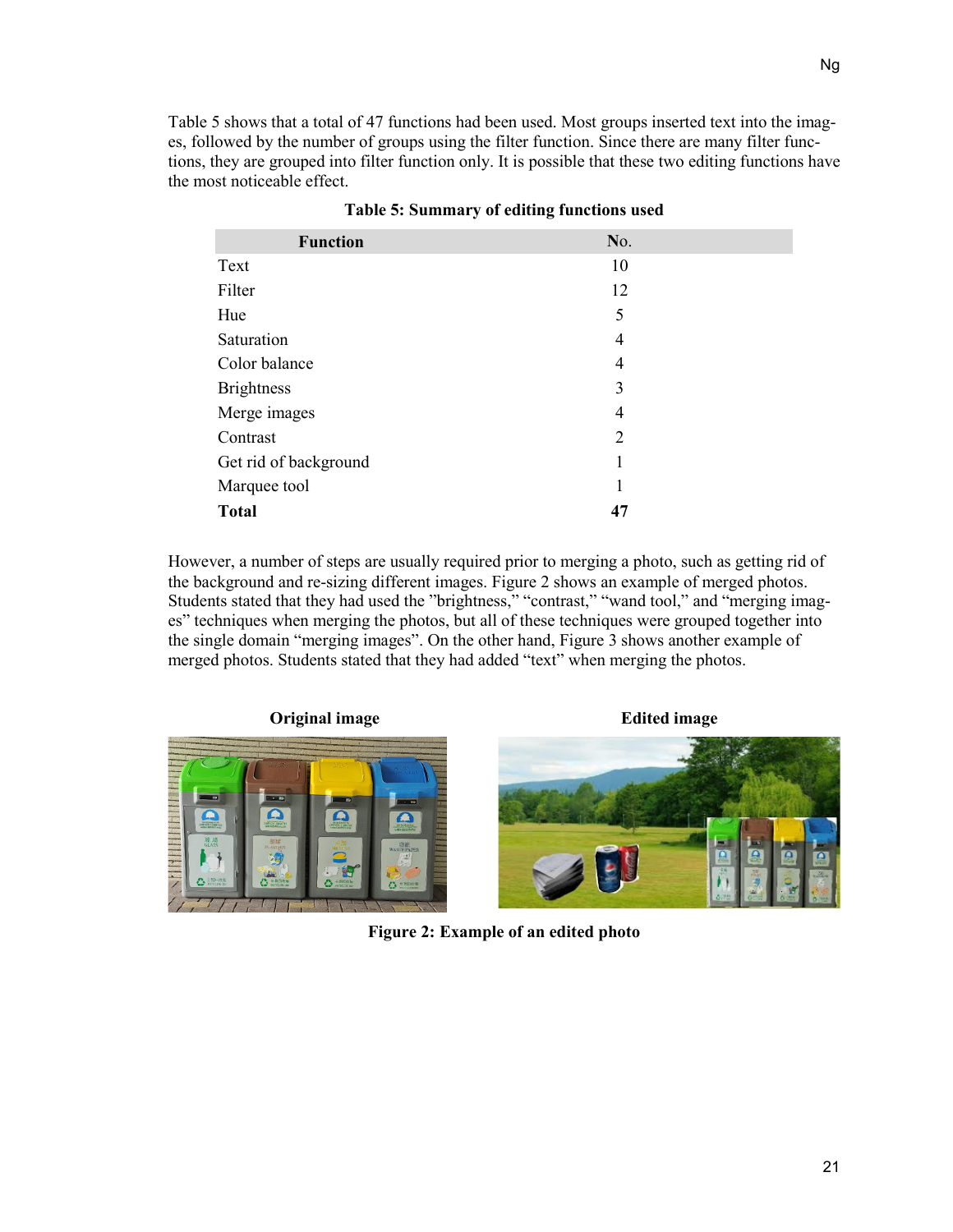

**Figure 3: Example of another edited photo**

# **Conclusions and Future Direction**

This study provides some concrete examples and evidences on flipped classroom and students' learning outcomes. Data were collected from questionnaires and student projects. It was found that students had rated all five questions highly, with self-study skills rated the highest. They enjoyed the flexibility of learning on their own time and pace the most. Data collected from student projects demonstrates that that they had used an average of 3.22 editing features for the theme images for their wiki projects. Inserting text, using the filter and hue functions were the most popular. However, there are some limitations to this study. First, the responses of students in the questionnaire were based on their subjective perceptions. Second, the findings were based on their self-reporting of the editing features that they used. Third, the findings of the studies were confined to the context of the research.

Future research directions may include 1) asking students to participate in a focus group meeting to elaborate on their opinions of the flipped classroom strategies, 2) asking students to edit an image on their own so that it would be easier to observe whether individual students had learnt the contents well, 3) giving students pre- and post-activity tests related to the video contents, to gain an objective examination of the flipped classroom activities, and 4) comparing the findings of two classes, one class using the flipped classroom pedagogy (treatment) with another class using the traditional learning and teaching methods (O'Flaherty & Phillips, 2015). In conclusion, flipped classroom pedagogy could foster two learning outcomes for students: generic skills and content knowledge.

## **Acknowledgements**

The author is very thankful to students for participating and allowing her to cite their work and responses. Special thanks go to Pecco Yin for his good research support.

### **References**

- Baepler, P., Walker, J. D., & Driessen, M. (2014). It's not about seat time: Blending, flipping, and efficiency in active learning classrooms. *Computers and Education, 78*, 227-236.
- Bergmann, J., & Sams, A. (2012). *Flip your classroom: Reach every student in every class every day.*  Washington, DC: International Society for Technology in Education.
- Bishop, J. L., & Verleger, M. A. (2013). *The flipped classroom: A survey of research.* 120th ASEE Annual Conference & Exposition, Atlanta.